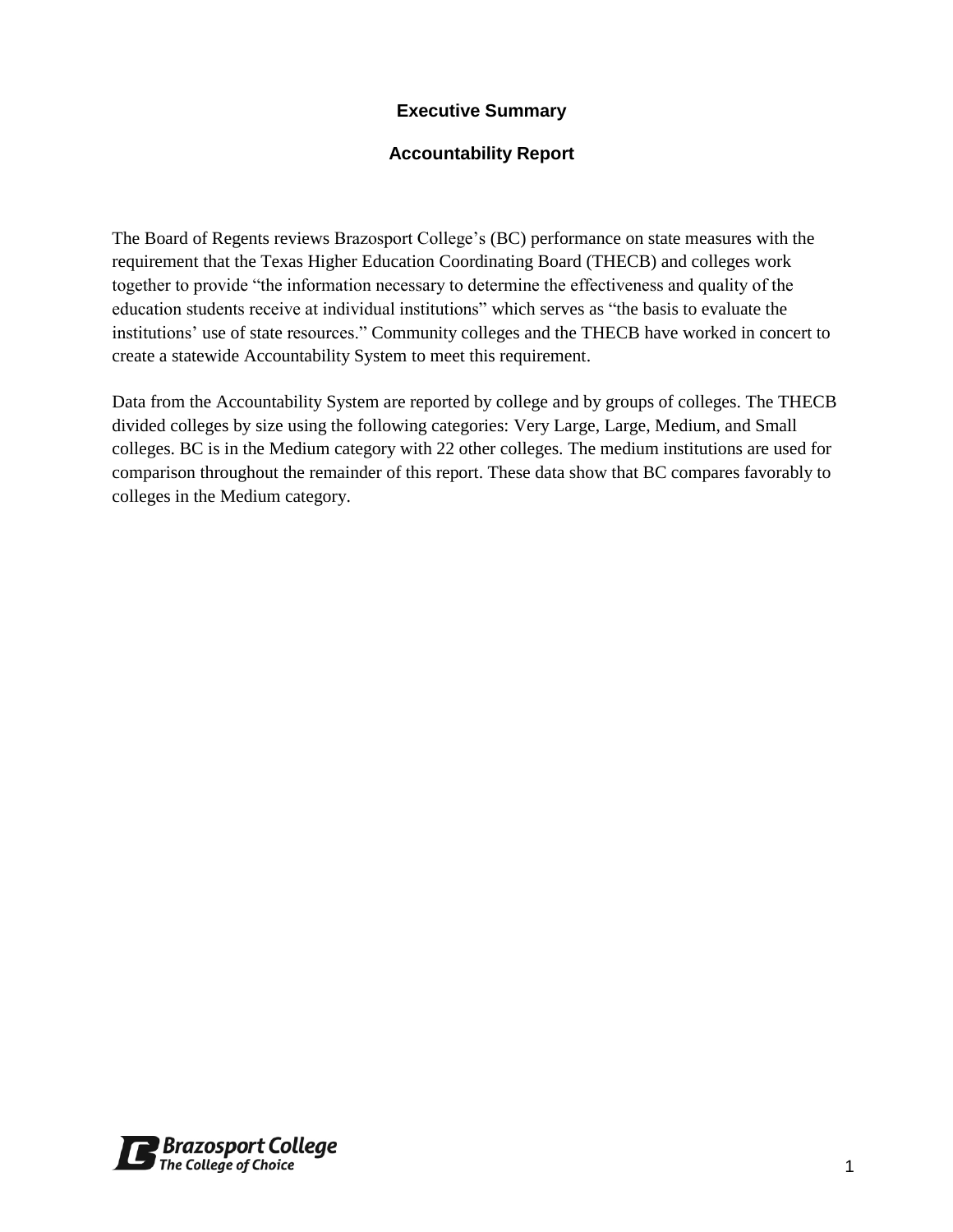# **PARTICIPATION**

### **I. Fall Enrollments by Ethnicity**

The THECB began reporting enrollment data using the new Federal race and ethnicity standards with fall 2010 enrollment data. Students are permitted to self-identify their ethnicity and race, which also permits them to select more than one race and/or ethnic category. This change is designed to more accurately reflect students' racial and ethnic background by not limiting responses to only one racial or ethnic category. Students now select from seven categories; American Indian or Alaska Native, Asian, African American, Hispanic, Native Hawaiian or Other Pacific Islander, White, and Two or More Races. Many students elect not to report their ethnicity. This is reflected in the "other" category responses.



Table 1 indicates fall enrollments by ethnicity and total enrollment for the past four fall semesters  $(2013 - 2016)$ . Overall, BC total fall 2016 enrollment was up  $(+2.1\%)$  compared to the previous fall semester. To place this in context, however, fall 2016 enrollment change across all Texas community colleges was  $+2.0\%$ <sup>\*</sup>.

\*Note: The Texas Association of Community Colleges provides preliminary fall headcounts

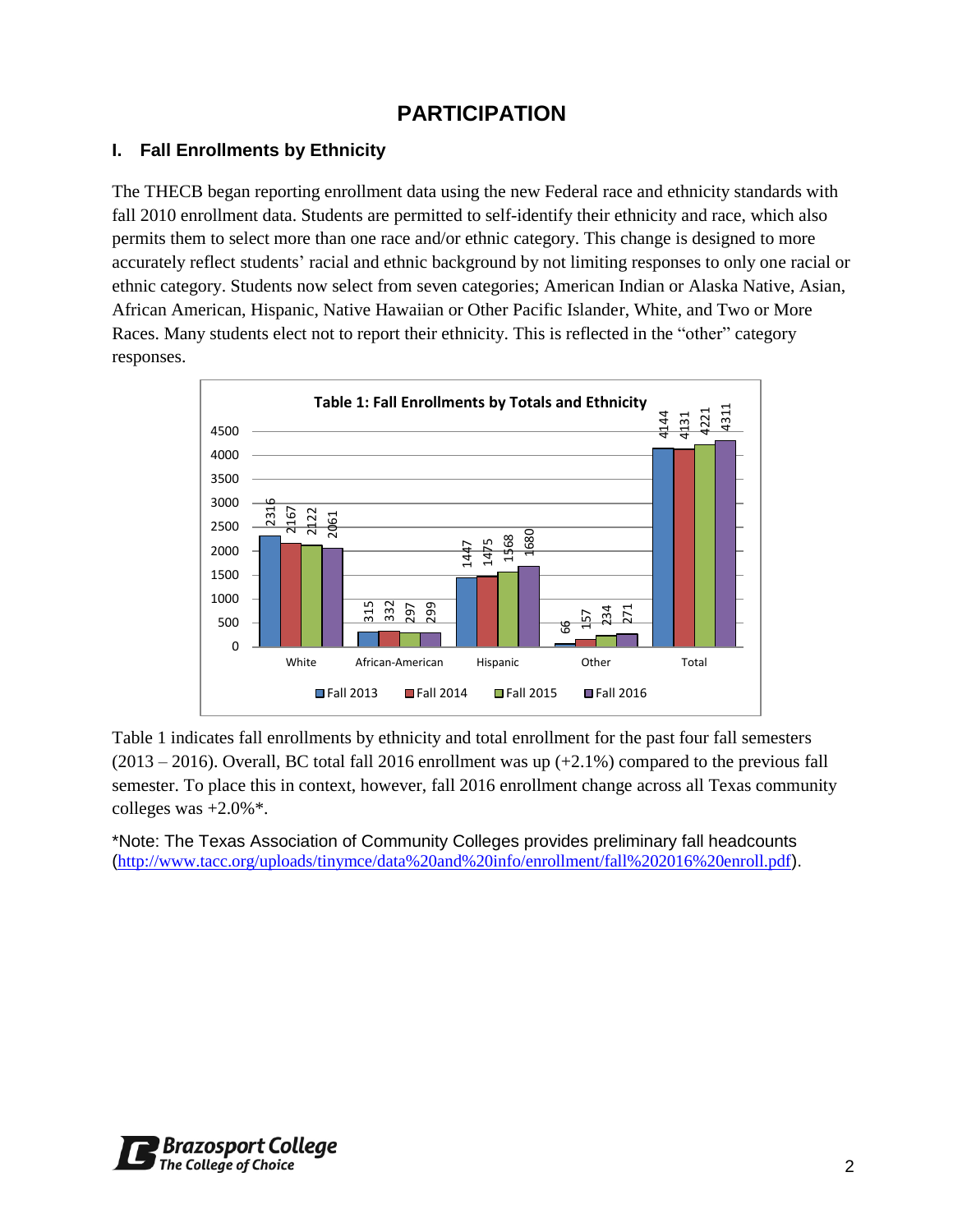### **II. Enrollment and Service Area Representation**

| <b>Table 2: Service Area</b><br><b>Representation (%)</b> |        |        |        |        |
|-----------------------------------------------------------|--------|--------|--------|--------|
| <b>Ethnicity</b>                                          | FY2012 | FY2013 | FY2014 | FY2015 |
| White                                                     | 2.8    | 2.4    | 3.0    | 2.5    |
| African-American                                          | $-4.2$ | $-4.3$ | $-4.0$ | $-4.1$ |
| Hispanic                                                  | 4.0    | 4.2    | 4.6    | 5.2    |
| Other                                                     | $-2.6$ | $-2.2$ | $-3.7$ | $-3.6$ |
| Gender                                                    |        |        |        |        |
| Male                                                      | $-1.8$ | $-0.7$ | 1.9    | 1.1    |
| Female                                                    | 1.8    | 0.7    | $-1.9$ | $-1.1$ |

Table 2 indicates the gap between the ethnic/gender percentages enrolled at BC and the ethnic/gender percentages in the service area population. Marketing initiatives have been employed toward achieving community awareness of opportunities at BC. It is expected these initiatives will help enrollment and service area representation.

### **III. Semester Credit Hours/Contact Hours**

| <b>Table 3: Semester</b><br><b>Credit Hours</b> | FY2010    | FY2014  | FY2015  | %Change<br>FY2010 to<br>FY2015 | %Change<br>FY2014 to<br>FY2015 |
|-------------------------------------------------|-----------|---------|---------|--------------------------------|--------------------------------|
| Academic                                        | 58,836    | 54,592  | 52,529  | $-10.7$                        | $-3.8$                         |
| Technical                                       | 17,943    | 22,586  | 23,641  | 31.8                           | 4.7                            |
| <b>Contact Hours</b>                            |           |         |         |                                |                                |
| Academic                                        | 1,085,616 | 983,904 | 937,392 | $-13.7$                        | $-4.7$                         |
| Technical                                       | 492,256   | 617,104 | 632,832 | 28.6                           | 2.5                            |
| <b>Community Education</b>                      | 60,304    | 31,279  | 26,913  | $-55.4$                        | $-24.0$                        |

Credit and contact hours for technical programs have increased over the past five years. There is a decrease, however, in academic semester credit hours and contact hours and in Community Education.

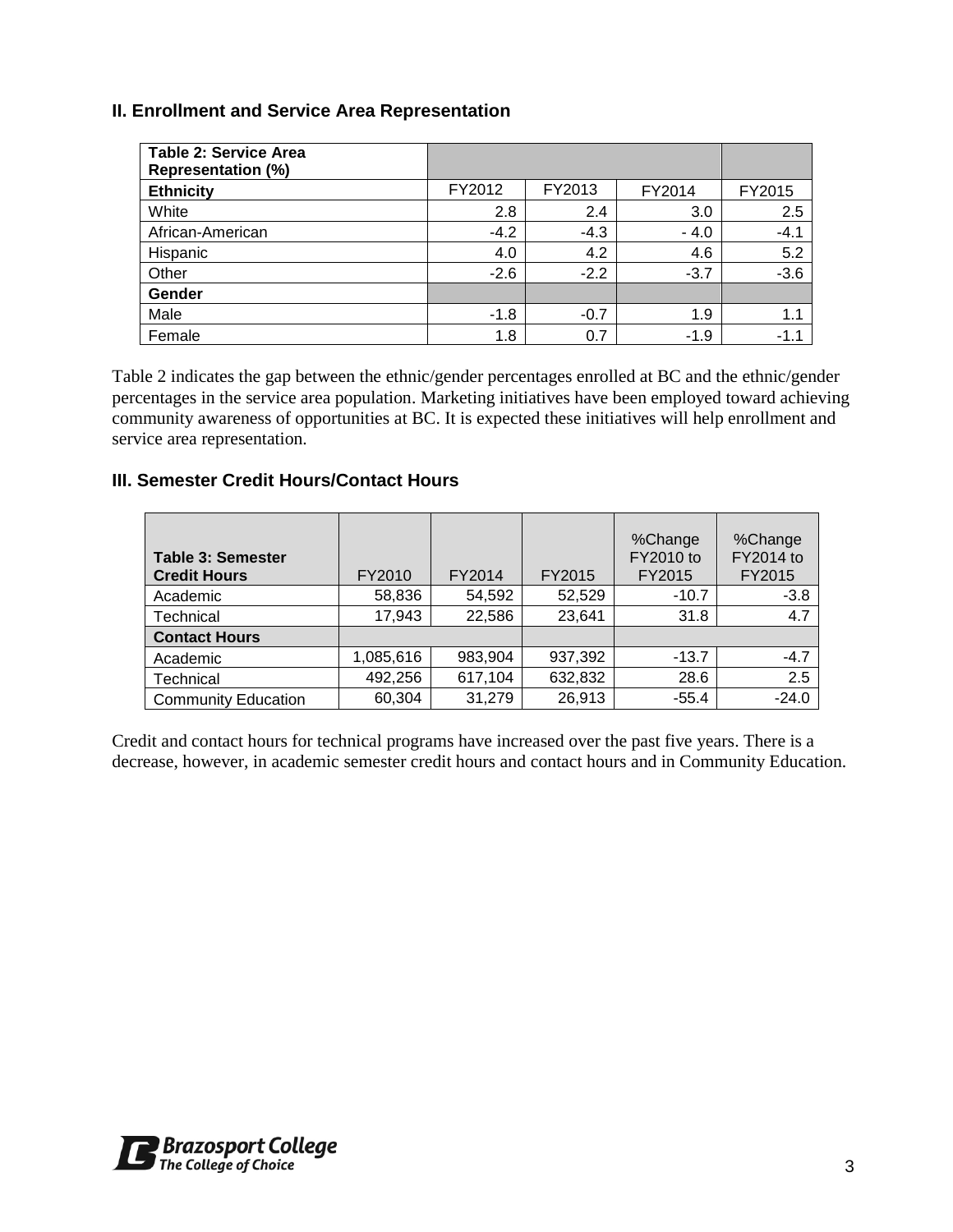

### **IV. Full-Time/Part-Time Student Enrollment by Totals and Ethnicity**

Note: Data in this graph include only credential-seeking students.

A student is considered full-time if he or she is enrolled in 12 or more semester credit hours and parttime if enrolled in fewer than 12 semester credit hours. Since fall 2012, the percentage of part-time students at BC has steadily increased. In the fall 2015 semester, BC part-time, credential-seeking student enrollment rose to 81%. BC continues to have a higher percentage of part-time students than many colleges of its size. When comparing BC to other Medium colleges, the percentage of part-time students at other Medium colleges was lower (67.4% Medium colleges *vs*. 81.0% BC).

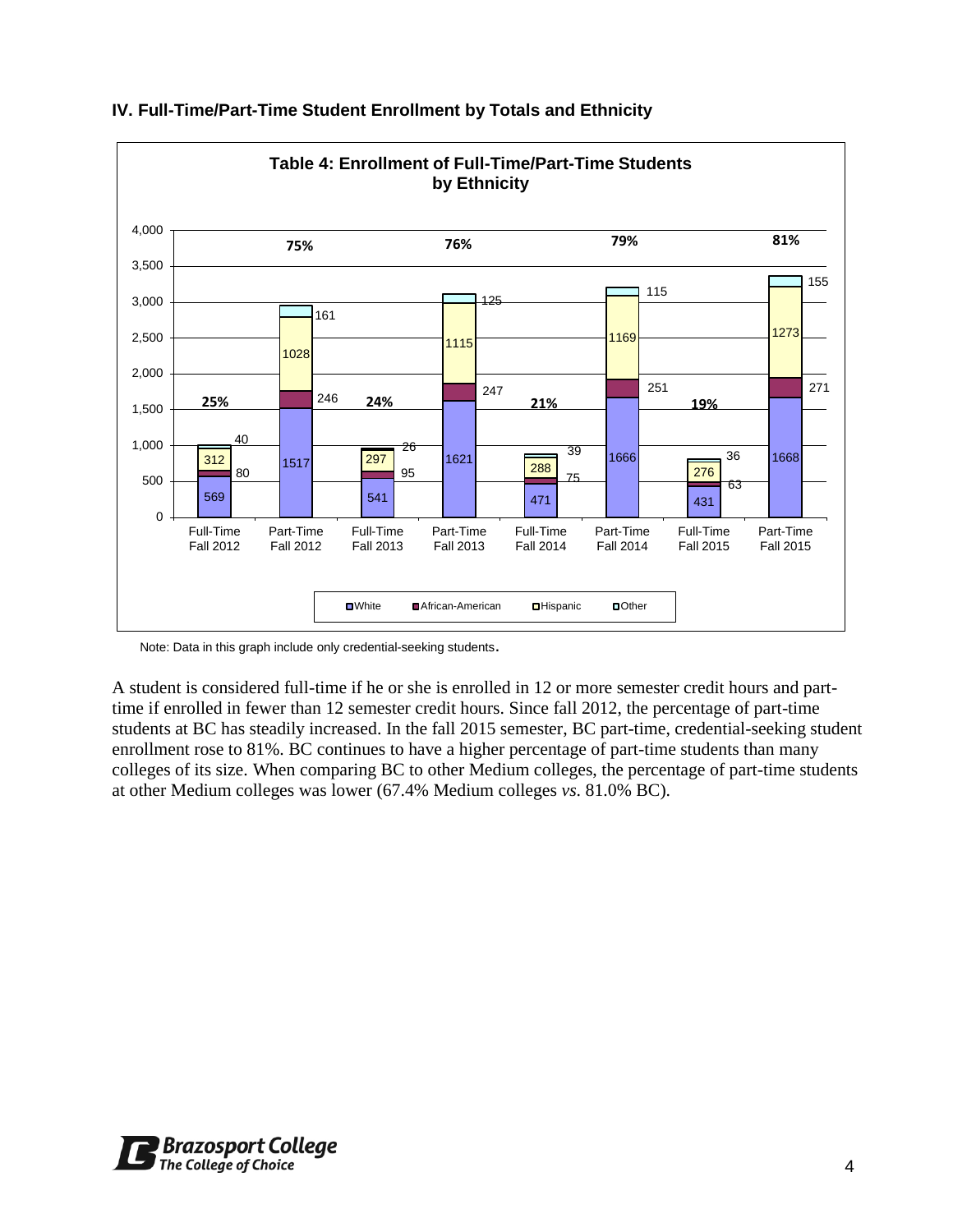### **SUCCESS**





Note: FY = Fiscal Year.

Table 5 indicates the percentage of first-time, full-time, credential-seeking undergraduates by entering cohort who have graduated or are still enrolled in Texas public and private higher education institutions after six academic years, disaggregated by ethnicity. The six year graduation and persistence rate has decreased within the three ethnic categories when compared to FY2014. This may be attributed to the increase in students who transfer without completing a degree (see table 8).



Note: Small sample sizes.

Compared to other Medium colleges in fiscal year 2015, BC's graduation and persistence rate was higher across **all** ethnic categories. In fact, graduation and persistence rates were much higher among African-American and Hispanic ethnic categories when compared to Medium colleges (White: +11.2 points, African-American: +25.9 points, and Hispanic: +8.7 points).

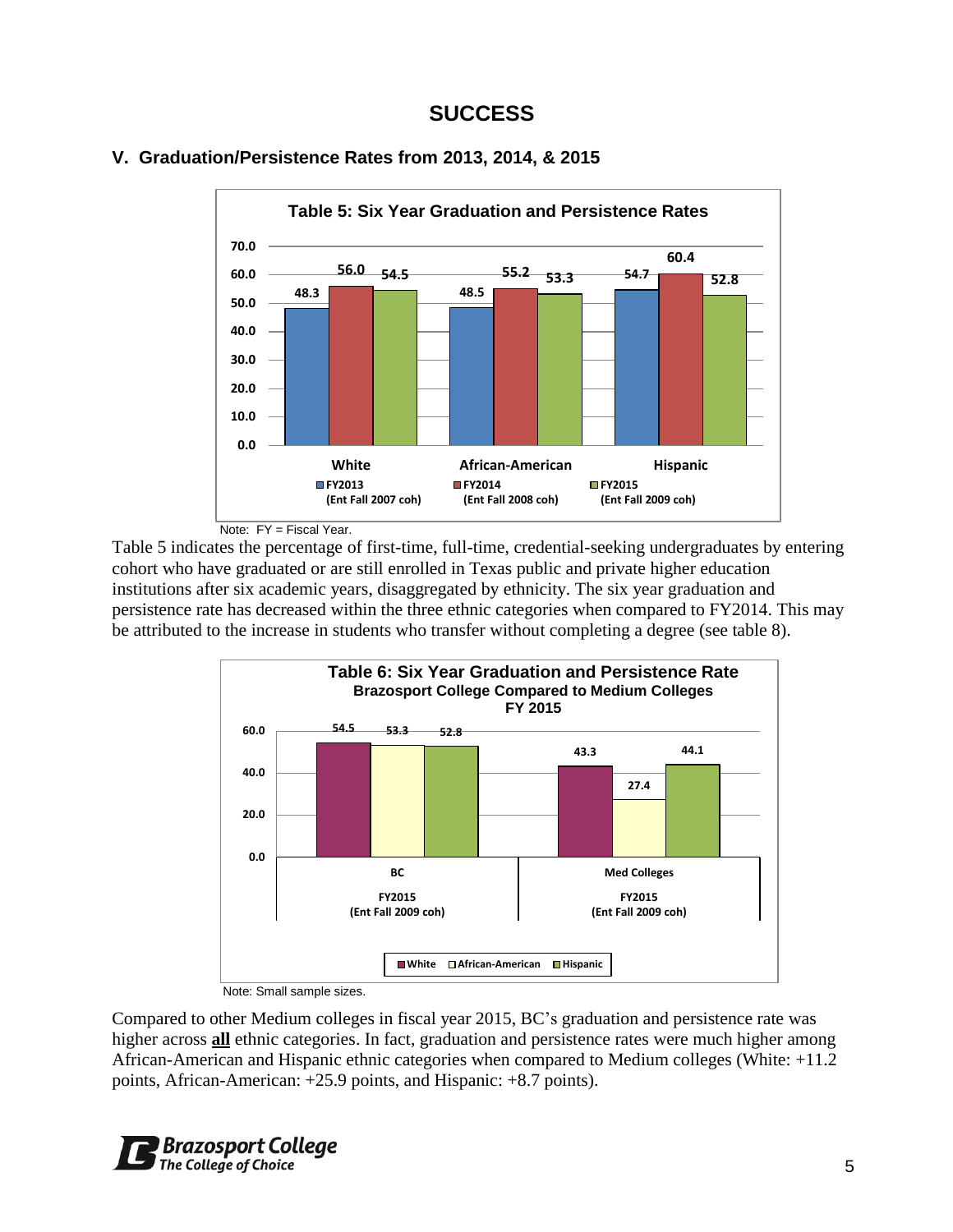### **VI. Degrees and Certificates Awarded**



During fiscal year 2015, BC awarded the highest number of degrees and certificates over the past four years (Table 7). The number of degrees and certificates awarded increased by 21.4% from FY2012. The increase in Hispanic students reflects targeted strategic enrollment management strategies aimed at increasing underrepresented student groups.

### **VII. Percent of Students Who Transfer to a Senior Institution**



This measure represented in Table 8 includes the cohort of first-time students who enrolled at BC six years prior to the year reported and accumulated at least 30 credit hours at the institution before

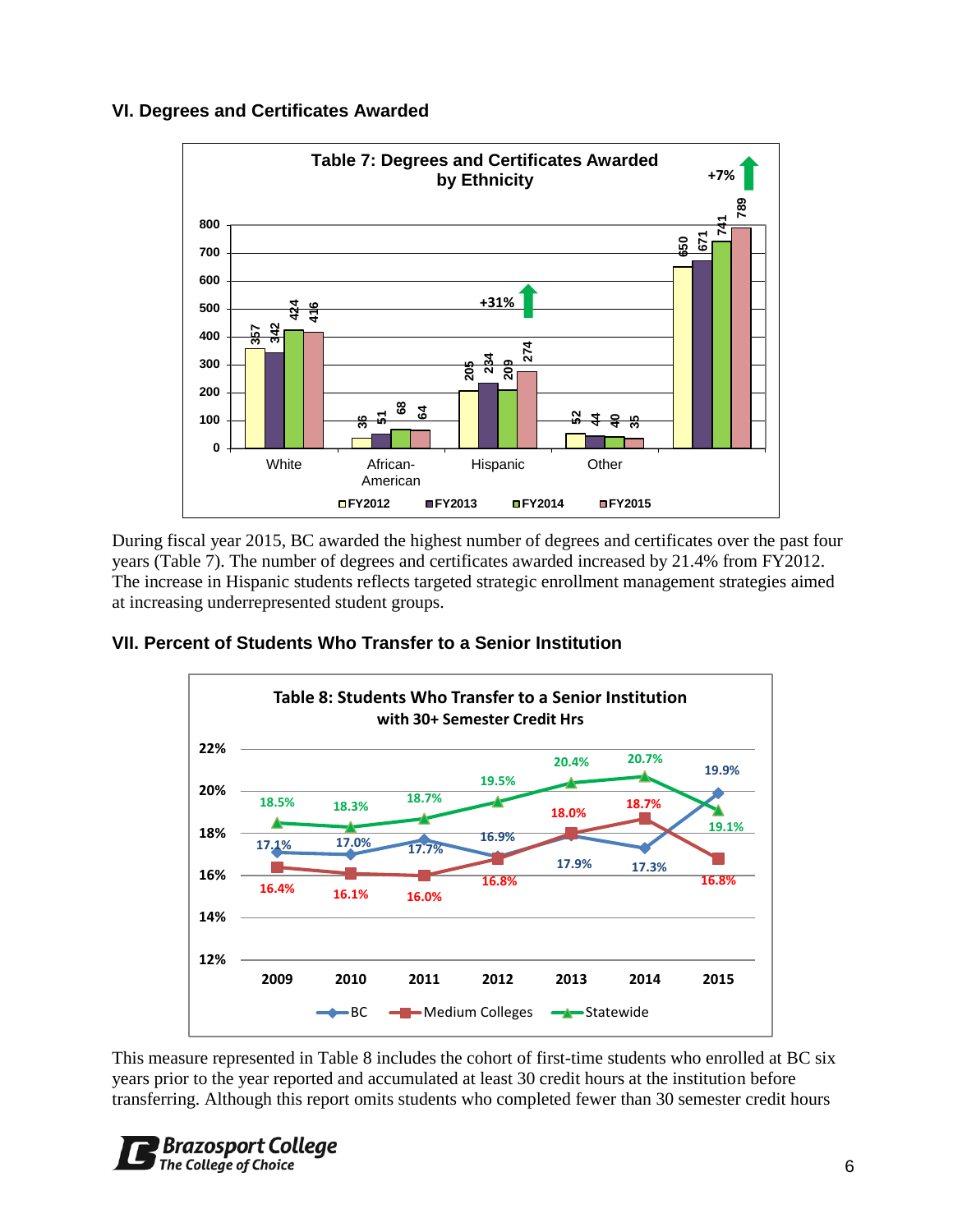before transfer, it does provide a way of comparing transfer results among similar colleges. In 2015, BC's transfer rate exceeded statewide and medium college rates.





The above pie charts show differences in enrollment status between academic and technical students six months after graduation. The largest difference is the number of students who are "employed only" within six months of graduation. Over nine out of ten (92.2%) technical students are "employed only" compared to nearly one-half (47.8%) of the academic students. Academic students, however, are more likely to continue their education within six months of graduation. Over one-fourth (29.3%) of

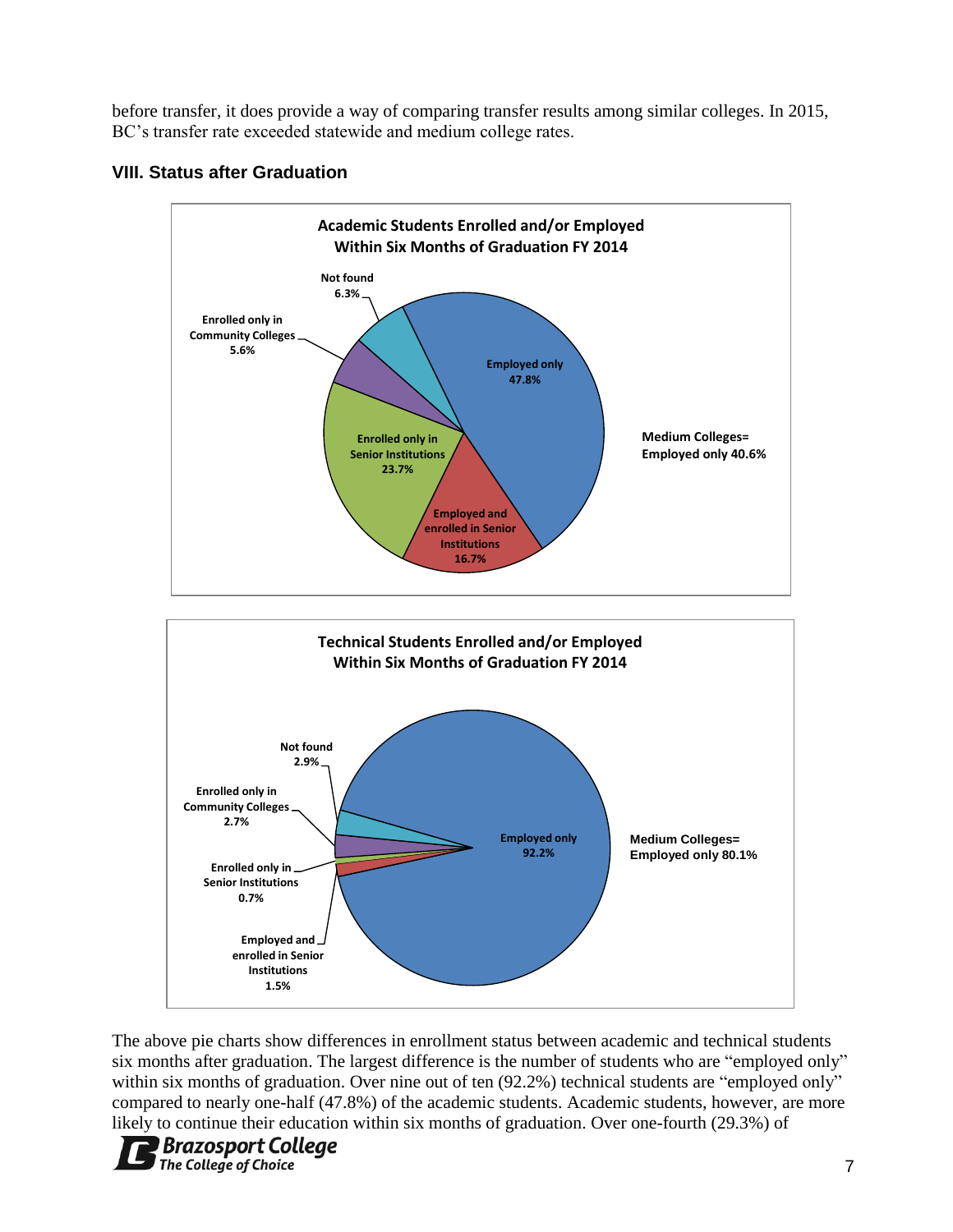academic students are "enrolled only" in senior institutions or community colleges compared to one out of thirty (3.4%) technical students.

## **EXCELLENCE**

### **IX. Licensure Rates**

| <b>Table 12: Licensure Pass Rates</b>     | 2011 | 2012 | 2013 | 2014 | 2015 |
|-------------------------------------------|------|------|------|------|------|
| Massage Therapy                           | 60   | 75   | 100  | 100  | 100  |
| Food Preparation Manager-Culinary Arts    | 100  | 100  | 100  | 100  | 100  |
| Law Enforcement, Peace Officer-Academy    | 100  | 100  | 100  | 100  | 100  |
| <b>Emergency Medical Technician-Basic</b> | 56   | 65   | 60   | 47   | 63   |
| Emergency Medical Technician-Intermediate | 100  |      |      |      |      |
| Nurse-LVN                                 | 100  | 100  | 100  | 100  | 100  |
| Nurse Aide                                | 100  | 100  | 89   | 50   | 100  |
| Associate Degree Nursing                  | 100  | 100  | 94   | 93   | 91   |

Note: the state of Texas and the National Emergency Medical Services (EMS) body began a process to simplify EMS licensure designations. One of the changes was to phase out the "Intermediate EMT" designation. Therefore, for 2012-2014, the "basic" and "intermediate" levels of EMT are combined.

Over the past five years, BC has made progress in improving the pass rates in several of its programs. In 2015, five of seven programs achieved 100% pass rates while one program experienced a slight decrease in pass rates. Licensure pass rates include only results for first-time test takers. Students have opportunities to retest on State licensure exams.

# **SUCCESS POINTS**

State funding is partially based on a student achievement points system. Success points are earned as students progress along a continuum from successful completion of college readiness courses to intermediate success measures (e.g., pass 1st college math course) to successful outcome metrics (e.g., degree awarded; transfer to university). For the FY2016 & FY2017 biennium, the student success appropriation was distributed to the fifty college districts by the following method:

- \$169.2 million was appropriated for student success points.
- 980,204 student success points were earned by the 50 public community/junior college districts.
- The appropriated amount (\$169.2 million) was divided by the total number of points (980,204) to determine the dollar amount per point (\$172.58).
- Each district was funded \$172.58 per point for the FY2016 & FY2017 biennium.

As shown in the table below, from FY2013 to FY2015 BC's success points have increased on the following important measures: Math readiness (2.2%); Write readiness (11.3%); Students who complete 15 SCH (1.6%); Students who transfer to a 4-year institution (7.9%); Students who pass first